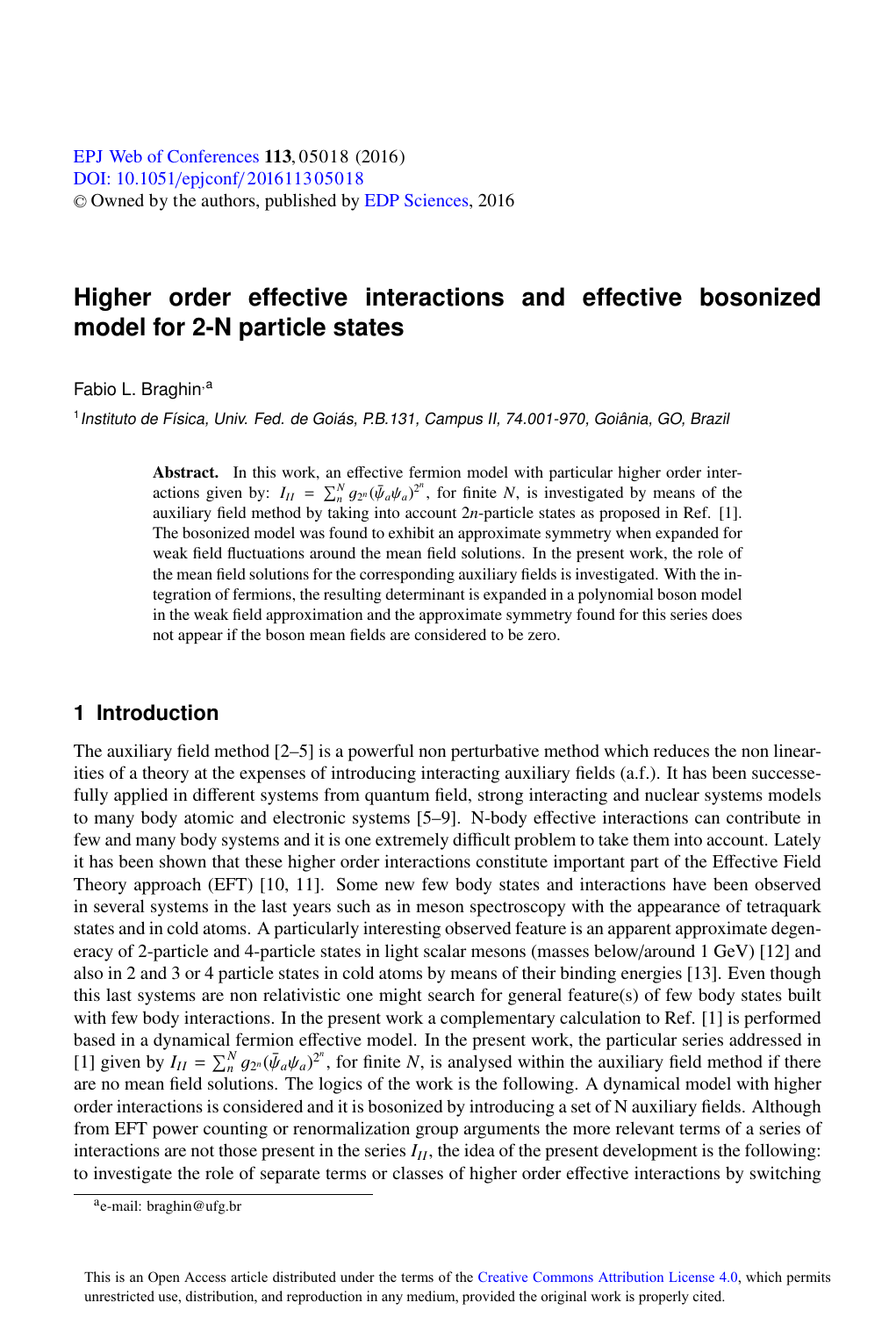on and off the others to understand their roles in the bosonized resulting effective model, which describes sets of 2*n*− particles composite states. The minimum number of a.f. is introduced such as to cancel out all the interacting terms by means of minimum number of shifts, which are considered to be the simplest ones. Although this approach is strictly valid for weak fluctuations of the a.f. with respect to a coupling constant scale, it was shown in Ref. [1] that it yields the correct expressions if this weak field approximation is lifted. By integrating out the original fermion fields a bosonized model for a collection of N-particle states is obtained which can be expanded in polynomial boson effective interactions. The saddle point equations of the bosonized model are considered to have only trivial solutions without the formation of mean fields differently from Ref. [1]. The resulting polynomial effective model is found and compared to the case in which there is non trivial a.f. mean field (condensates). It will be shown that the new approximate symmetry between N-fermion states appear only if the condensates (mean fields) are formed, i.e. if mean fields are taken into account.

### **2 Auxiliary fields and bosonization**

Consider the following generating funcional with a polynomial effective model:

$$
Z = \int \mathcal{D}[\bar{\psi}_a, \psi_a] e^{i \int_x \mathcal{L}_{II}[\psi_a, \bar{\psi}_a]}, \tag{1}
$$

where the following series of bilinears will be considered:

$$
\mathcal{L}_{II} = \bar{\psi}_a(x) \left(i\partial - m_a\right) \psi_a(x) + \sum_{n=1}^N g_{2^n} \left(\bar{\psi}_a \Gamma \psi_a\right)^{2^n},\tag{2}
$$

where *N* even and  $\Gamma = I$  will be addressed; where  $g_{2^n}$  are the effective coupling constants with dimension:  $[g^{2^n}] = M^{d-(d-1)2^n}$ , where *M* has dimension of mass,  $m_a$  are the masses for each of the fermion species and the index  $a = 1$ , *N* stands for the fermion components. The auxiliary fields fermion species and the index  $a = 1...N_r$  stands for the fermion components. The auxiliary fields, with dimension  $[M^2]$ , are introduce by means of  $N/2$  unity integrals that are given by:

$$
N' \int \mathcal{D}[\varphi_n] e^{-i \int_x \frac{1}{2} \sum_n^N \frac{1}{d_n} \varphi_n^2(x)} = 1,
$$
\n
$$
(3)
$$

The simplest necessary shifts of the auxiliary fields that cancel out the interactions can be written as:

$$
\varphi_n^2 \to (\varphi_n - \beta_n(\bar{\psi}_a \psi_a)^{2^{n-1}})^2,
$$
\n(4)

where  $\beta_n$  are dimensionful parameters that are determined by imposing the corresponding cancelations of all polynomial interactions. There are other possible shifts in the auxiliary fields, however these are the simplest ones with the minimal number of auxiliary fields that cancel out all the polynomial interactions without introducing further previously non existing interations. This reduces eventual ambiguities in the procedure.

For an arbitrary *n*, these conditions can be written in the following form:

$$
g_{2^n} = -\frac{\beta_{n+1}}{d_{n+1}}\varphi_{n+1} + \frac{\beta_n^2}{2d_n}, \quad \text{for } n < N,
$$
  

$$
g_{2^n} = \frac{\beta_n^2}{2d_n}, \quad \text{for } n = N.
$$
 (5)

From these expressions the parameters  $\beta_n$  might become functions of the fields  $\varphi_{n+1}$  without changing the unity Jacobian. This minimal procedure is valid when all the fermion coupling constants, except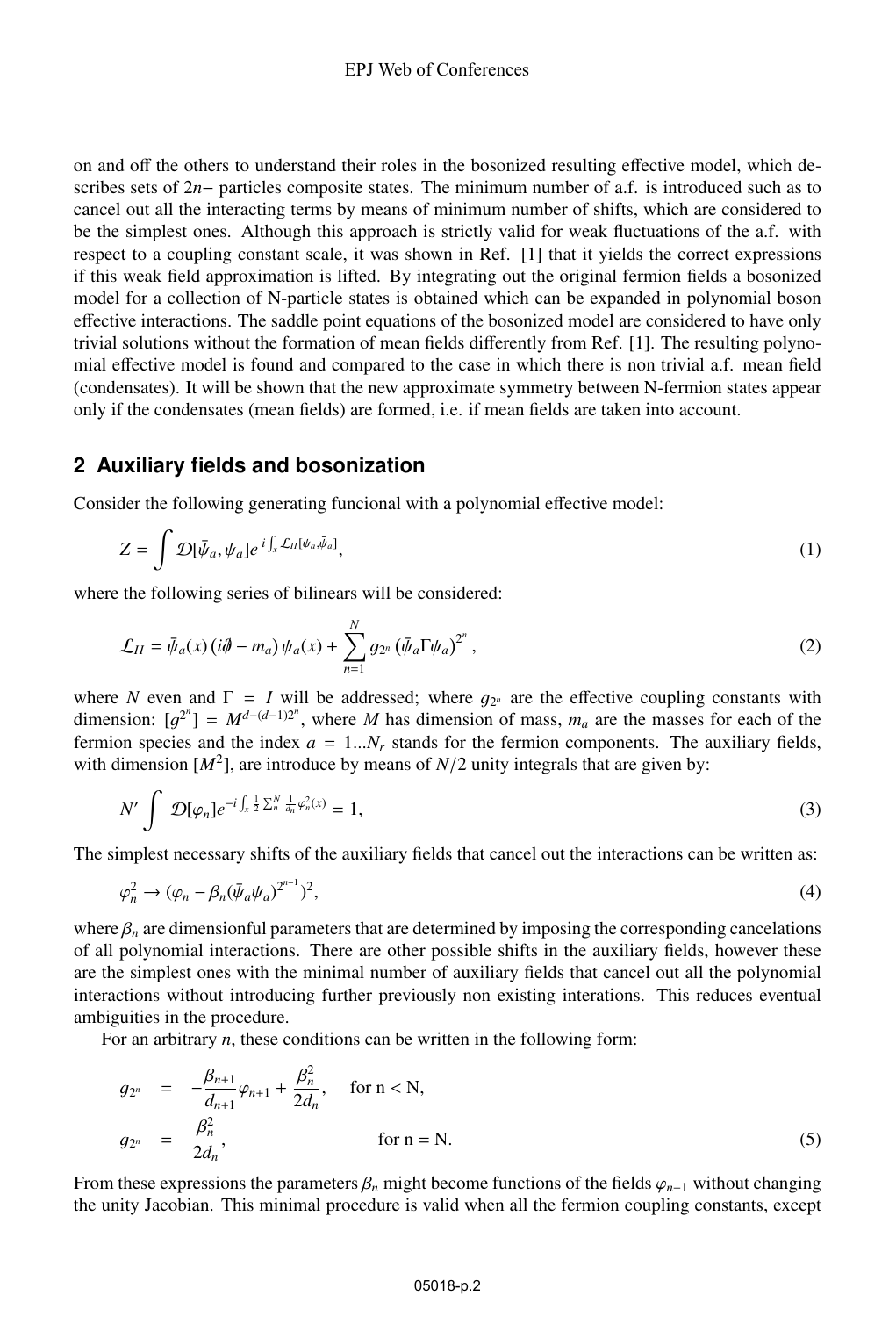*g*<sub>2</sub><sup>*N*</sup>, are quite strong and the subset of  $\varphi$ <sub>*N*−1</sub> fields only assume positive values and/or these auxiliary fields are weak with respect to the mean field which are weaker than the (normalized) fermion coupling constants. This means that higher order auxiliary fields, which are introduced to cancel out progressively more irrelevant fermion interactions, are progressively weaker, i.e.  $|\varphi_m\beta_m| < g_{2^{m-1}}$  for positive coupling constants.

The resulting effective action for fermions interacting with the auxiliary fields is given by:

$$
S_{eff} = \int d^4x \left[ \bar{\psi}_a \left( i \partial - m_a + \frac{\beta_1}{d_1} \varphi_1 \right) \psi_a - \sum_{n=1}^N \frac{1}{2d_n} \varphi_n^2 \right]. \tag{6}
$$

The saddle point equations for these auxiliary fields provide relations between the ground state average of the auxiliary fields the progressively large power of bilinears, i.e.  $\varphi_n \sim (\bar{\psi}_a \psi_a)^n$ , with an implicit summation on the index *a*. Therefore the auxiliary fields represent corresponding scalar composite fermion states, basically as a sum of states. By integrating out fermions and by using that  $det A =$  $\exp(Tr\ln A)$  it yields:

$$
S_{eff} = -iTr \log \left( i\partial - m_a + \frac{\beta_1}{d_1} \varphi_1 \right) - \sum_{n=1}^{N} \int_{x} \frac{1}{2d_n} \varphi_n^2, \tag{7}
$$

where  $Tr$  is the traces taken over all the internal indices and integration over space-time. According to expression (5), there is a recursive dependence on all the a.f. in the determinant because:  $\beta_1[\varphi_n]$ . Only the trivial zero solutions for the gap equation will be considered.

#### **3 Expanded effective boson model**

The first terms expansion corresponds to:

$$
S_{eff} \simeq S_{eff,(0)}[\varphi_i^{(0)}] + \sum_{i}^{N} \sum_{j}^{N} \frac{1}{n_i! n_j!} \int_{x_1, x_2} \frac{\delta^2 S_{eff}}{\delta \varphi_i(x_1) \delta \varphi_j(x_2)} \bigg|_{\varphi_i = \varphi_i^{(0)}} \varphi_i(x_1) \varphi_j(x_2) + h.o. \tag{8}
$$

where  $\int_{x_1, x_2} = \int dx_1 \int dx_2$ , *h.o.* stands for (even) higher order derivatives,  $n_i$ ,  $n_j$  in the second deriva-<br>tive term and  $n_i$ ,  $n_j$ ,  $n_j$  in the third order are such that  $n_i + n_j = 2$  and  $n_j + n_j + n_j = 3$  respectively where  $\int_{x_1, x_2} - \int dx_1 \int dx_2$ , *n.o.* stands for (even) higher order derivatives,  $n_i$ ,  $n_j$  in the second derivative term and  $n_i$ ,  $n_j$ ,  $n_k$  in the third order are such that  $n_i + n_j = 2$  and  $n_i + n_j + n_k = 3$  respectively. first derivative term is set to zero due to the stability condition.

By assembling the interaction terms, it yields for the first three auxiliary fields:

$$
\mathcal{V}_I^{eff} = \sum_{j=2}^{C} \frac{c_j}{2} \varphi_1^j + \sum_{j,k=1}^{C} t_{j,k} \varphi_1^j \varphi_2^k + \sum_{j,k,i=1}^{C} t_{j,k,i} \varphi_1^j \varphi_2^k \varphi_3^i \tag{9}
$$

where  $c_j$  are the resulting self interaction coupling constants for  $\varphi_1$ ,  $t_{ik}$  for  $j + k \geq 2$  and  $t_{ik,i}$  for  $j + k + i \geq 3$ . It is seen that only the first a.f. develops a mass term, and higher order fields only couple to successively lower order a.f., i.e.  $\varphi_n$  only develops couplings to all the a.f. of the type  $(\prod_{m}^{n-1} \varphi_m \varphi_n)$ . This is a result of the zero condensates case. For the sake of comparison the following expression obtained in Ref. [1] is reproduced here for the case of non zero condensates in the case the fields are suitably redefined to incorporate:

$$
\mathcal{V}_I^{eff} = \frac{1}{2} \left[ c_2 \chi_1^2 + (c_2 + c_{2,2}) \chi_2^2 + (c_2 + c_{2,2} + c_{2,3}) \chi_3^2 + (c_2 + c_{2,2} + c_{2,3} + c_{2,4}) \chi_4^2 + \ldots \right] + \sum_{n \ge 3} \left[ c_n \chi_1^n + (c_n + c_{n,2}) \chi_2^n + (c_n + c_{n,2} + c_{n,3}) \chi_3^n + \ldots \right] + \sum_{i,j,k} t_{i,j,k} \chi_1^i \chi_2^j \chi_3^k,
$$
  
 $t_{i,j,k}$  for  $i + j + k \ge 2$ , at least two indices non zero, (10)